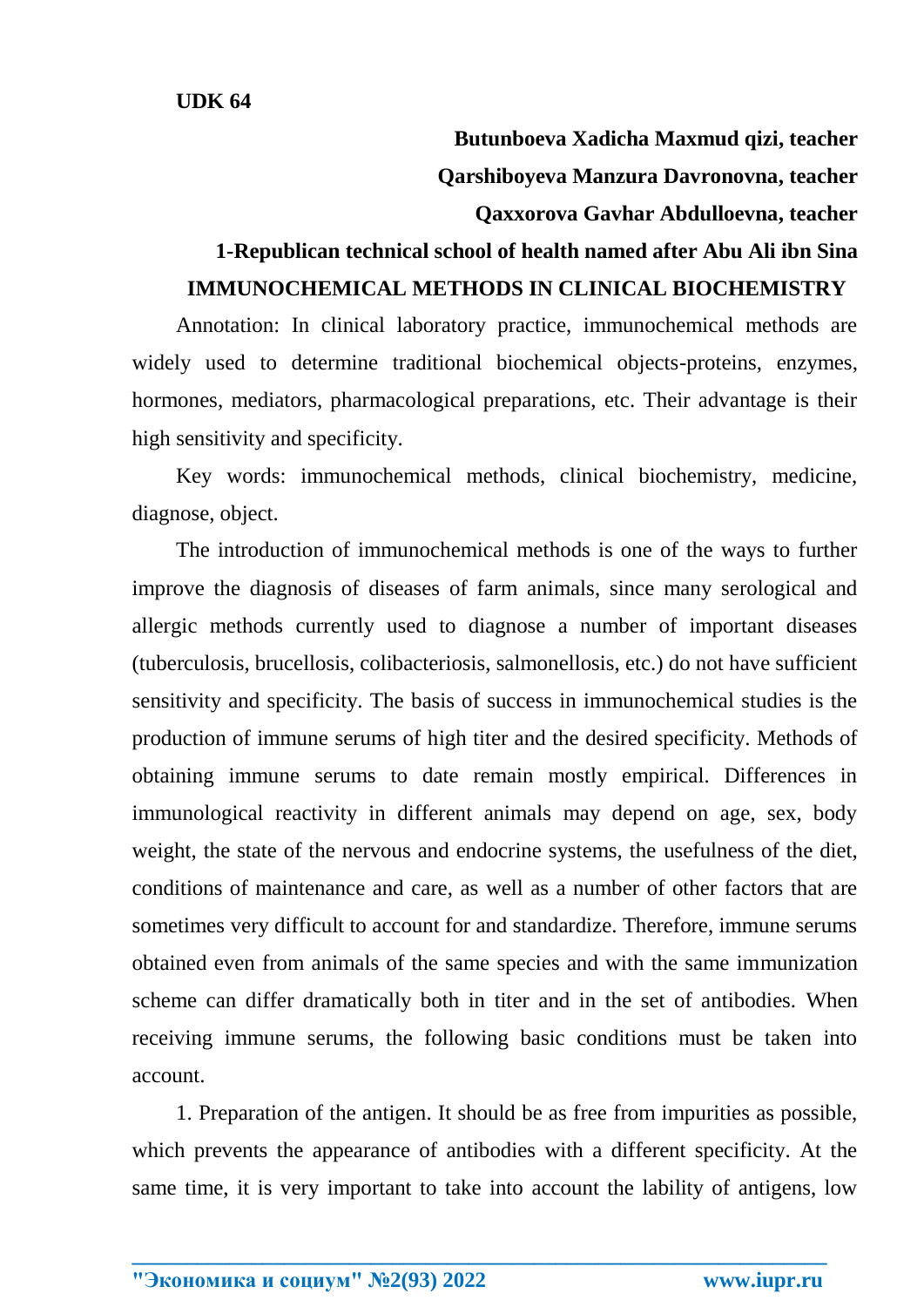resistance to various factors and the possibility of their denaturation during purification.

2. The most appropriate immunization scheme for each specific case is selected empirically. Various adjuvants are used to stimulate antibody formation. It is better to take small doses of antigen, since in this case the consumption of valuable drugs is reduced and the probability of the formation of side antibodies decreases.

3. Evaluation of the obtained serum is mandatory, since it is impossible to predict its quality in advance. The antiserum titer, its specificity and avidity of antibodies are usually subject to verification. The immune serum should be as high titer and specific as possible, i.e. it should react only with those antigens that are being investigated. High avidity indicates a pronounced affinity of the antigen and the antibody. When conducting clinical and biochemical studies, the most widely used are the gel immunodiffusion reaction (IDR), immunoelectrophoresis, radioimmunological analysis (RIA), enzyme immunoassay (EIA) and some others.

The gel immunodiffusion reaction (IDR) is used for the analysis of multicomponent protein systems, comparative analysis of the antigenic structure of proteins and other antigens. This method is based on the ability of antigens and antibodies to diffuse at different rates, as a result of which equivalent ratios of certain antigens and antibodies are achieved in different parts of the gel, where the corresponding precipitation lines are formed.

According to this method, the analysis is carried out in a flat plate of agar, which allows you to place several different antigens around the reservoir with immune serum and thereby conduct their comparative analysis. The main provisions that need to be taken into account when setting up double diffusion in a gel are the following:

1. The formation of a precipitate occurs in a rather narrow equivalence zone corresponding to such a concentration of antigen and antibodies, at which both components are fully incorporated into the precipitate.

**\_\_\_\_\_\_\_\_\_\_\_\_\_\_\_\_\_\_\_\_\_\_\_\_\_\_\_\_\_\_\_\_\_\_\_\_\_\_\_\_\_\_\_\_\_\_\_\_\_\_\_\_\_\_\_\_\_\_\_\_\_\_\_\_**

2. One antigen gives only one precipitation zone.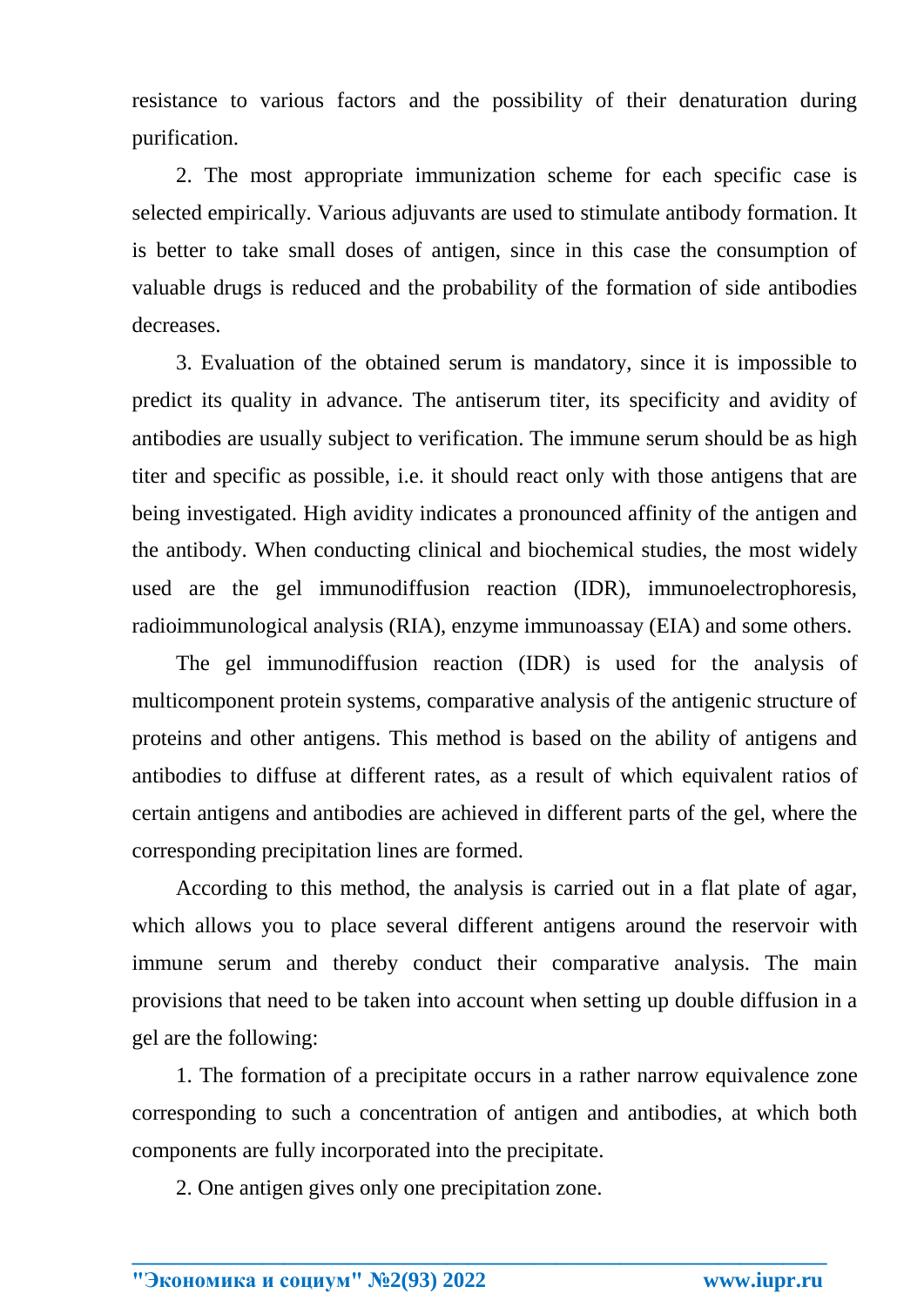3. If not one, but several antigens are present in the solution, they behave independently of each other. As many precipitation lines are formed as there are antigen-antibody pairs.

4. The number of precipitation zones formed corresponds to the minimum of antigen-antibody complexes present in the system.

5. Antigens and antibodies having approximately equal diffusion coefficient form a straight precipitation band.

6. If both components are used in approximately equivalent amounts, then the precipitation band is located at an equal distance from the tank with the antigen and antibody.

7. If the concentration of antigens is higher than the concentration of antibodies, then the precipitation band is located closer to the reservoir containing antibodies and vice versa. With a significant excess of one of the components, the precipitation line can be "driven" either into a tank with an antigen or into a tank with an antiserum and not be observed at all.

8. If the precipitation line is formed by an antigen with a low molecular weight, then the precipitation band, all other things being equal, is located closer to the reservoir with the immune serum.

There are three main variants of the result of double diffusion in the gel: fusion of precipitation lines (identity reaction), crossing of precipitation lines (nonidentity reaction), combination of the first and second cases (partial identity reaction - "spur" or "double spur").

Radioimmunological analysis (RIA). For the first time, this method was developed for the quantitative determination of insulin using a hormone labeled with a radioactive isotope of iodine. The method was based on competition between native plasma insulin and labeled 131I - insulin for a limited number of specific binding sites on insulin antibodies.

In addition to the classical RIA, it can be given in a solid-phase version. The principle of the method is that a hard surface (usually a plastic tablet) load with antibodies, and then add the test solution containing the determined antigen. To the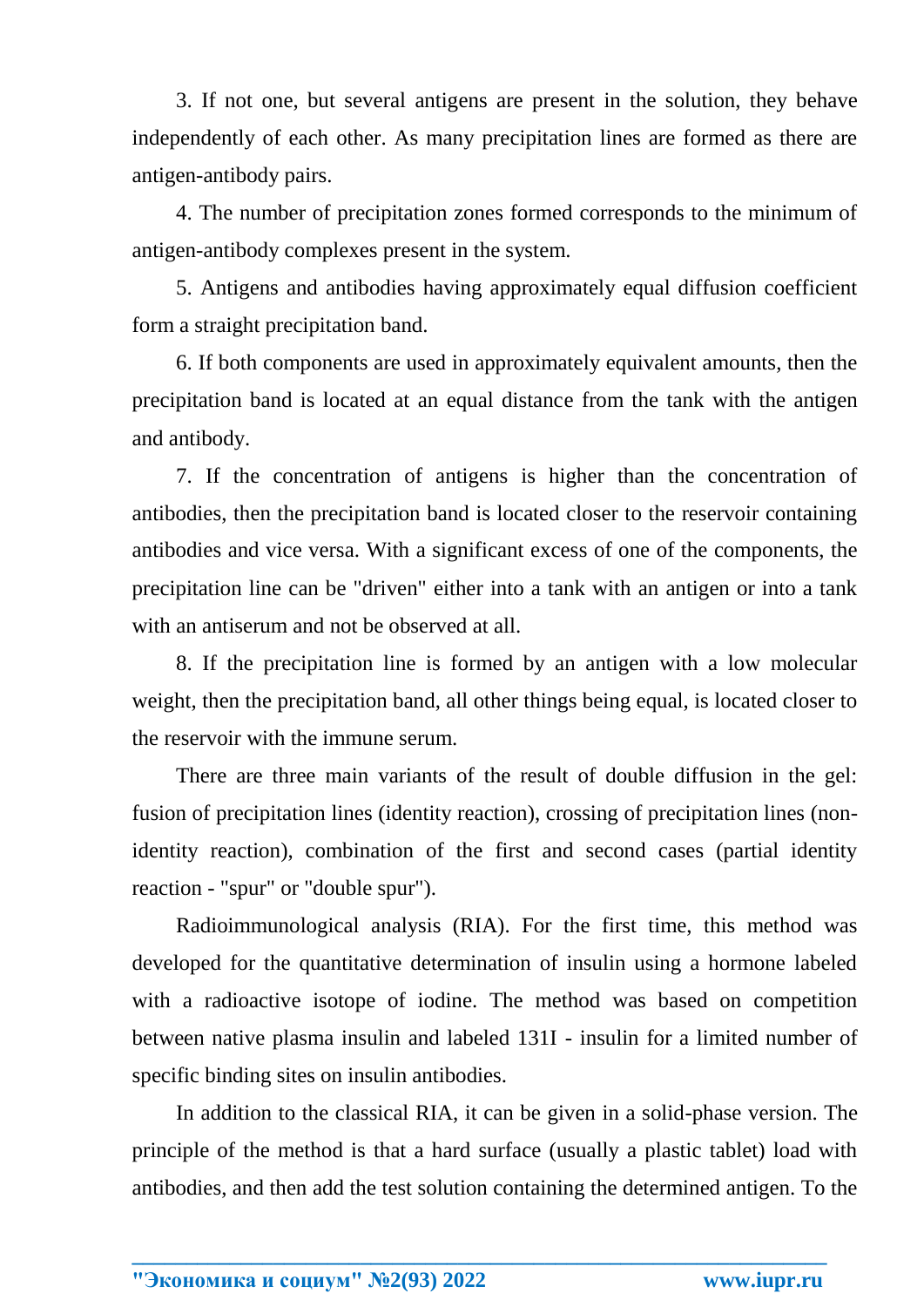antigen-antibody complex formed on the carrier, after washing the unbound antigen, an excess of radioactively labeled antibodies is added. The amount of bound radioactive label will depend on the amount of antigen fixed on the solid carrier.

Solid-phase radioimmunological analysis can be carried out by adsorbing an antigen on a plastic panel that binds the antibodies under study (for example, Ig G contained in sheep blood serum). After washing the remaining proteins, the amount of bound antibodies is determined by adding labeled 125I rabbit antibodies to sheep Ig G, and then removing the excess labeled reagent. The amount of the radioactive label bound in the wells of the plastic panel is proportional to the amount of certain antibodies.

The radioimmunological method can also be used to determine low molecular weight compounds. In this case, the substances being determined are conjugated with proteins or other high-molecular compounds to give them antigenicity. It is in this way that radioimmunological methods for determining prostaglandins have been developed.

Currently, radioimmunological analysis is carried out using standard diagnostic kits, which include everything you need (reagents, dishes, instructions for use), manufactured in the factory. In the presence of such sets, the radioimmunological determination of biological objects is reduced to the sequential execution of certain operations and the measurement of radioactivity.

The method of enzyme immunoassay had a number of advantages over the method of radioimmunological analysis.

1. It did not use radioactive isotopes. The absence of radiation hazard greatly simplified the conditions of the event (special rooms, equipment, etc.).

2. Much greater stability of labeled compounds (in RIA it is determined by the half-life of isotopes).

3. The ability to quickly determine the results of an enzymatic reaction using conventional publicly available devices (photometers). The possibility of even a visual assessment of the reaction.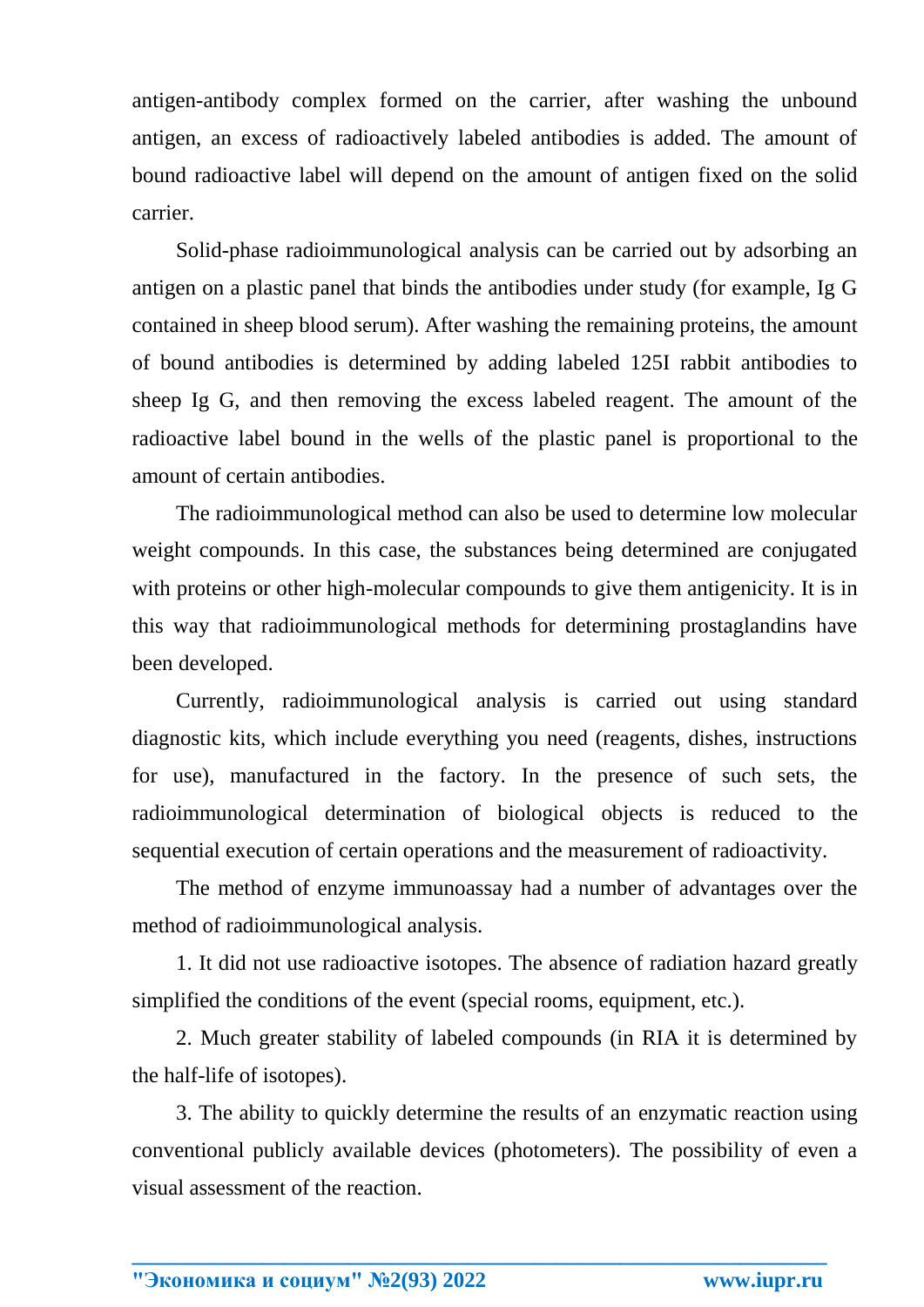4. EIA is easy to automate.

Currently, many variants of EIA analysis have been developed. The choice of the analysis scheme depends on many factors, the main of which are the molecular weight and valence of the antigen, the required sensitivity limit, the composition of the medium in which it is necessary to determine the antigen, the properties of the enzyme, the possibility of obtaining antigens and antibodies in pure form, and much more. Methods of solid-phase (heterogeneous) EIA, the use of which is associated with the need to separate the bound antigens, have been developed for a number of different antigens and antibodies.

The principle of the method for determining antigens is that a solution containing the antigen being determined and the synthesized conjugate of the antigen with the enzyme is added to the immobilized antibodies. The identified and labeled antigens compete for antibody binding centers. After a certain incubation time, the enzyme conjugate is redistributed between the solution and the carrier. Measured in solution or in the solid phase after washing, the concentration of the label is proportional (quantitatively related) to the initial concentration of the antigen being determined and, after preliminary calibration of the system, serves as a characteristic of its content in the analyzed sample.

## References:

1. Лабораторные методы исследования в клинике: справочник / Под ред. Меньшикова В.В. – Москва: Медицина, 1987.

2. Ubaydulloyevna Z. G. Antithesis-contradiction of meanings //ACADEMICIA: An International Multidisciplinary Research Journal. – 2021. – Т. 11. – №. 6. – С. 693-697.

3. Абдуллаева М. Х., Башарова Г. Г., Рахматова О. К. Преимущества индивидуального подхода в образовательном процессе //Проблемы современной науки и образования. – 2019. – №. 12-1 (145).

4. Лелевич, С.В. Клиническая лабораторная диагностика / С.В. Лелевич, В.В. Воробьев, Т.Н. Гриневич. – Гродно: ГрГМУ, 2011. – 167 с.